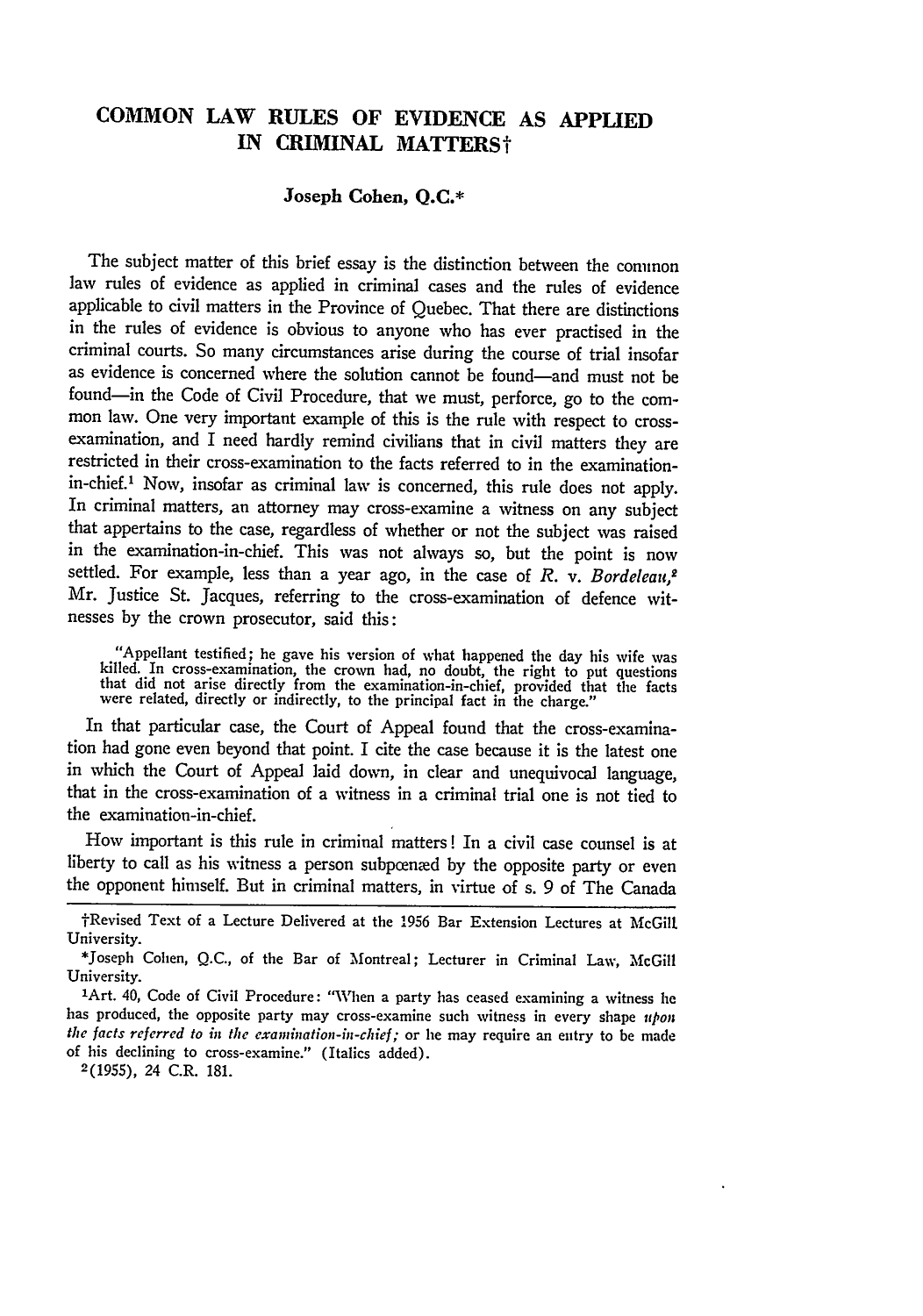*N'o. 21*

Evidence Act,<sup>3</sup> a party producing a witness is not allowed to impeach his credit by general evidence of bad character-and this quite apart from the fact that the Crown cannot, of course, call the accused as a witness. Therefore, if counsel did not have the right to try to impugn the testimony given by a witness during his cross-examination, it can easily be seen how his hands would be tied, because it is part and parcel of his duty—when the circumstances permit—to try to impugn the testimony of witnesses against him.

Another distinction to which I would want to draw your attention is the evidence of what is called "recent complaints". In sex cases, the complaint of the victim made to someone, anyone, immediately after the act complained of, is admissible into evidence. It is not admissible as proof of the veracity of the victim's story, but rather to show the consistency of the story told **by** the complainant. It may be used to disprove a defence of consent, and an interesting case on this point is *R.* v. *Elliott.4* But in practice, when evidence of this nature is made before a jury, then notwithstanding the best efforts of the trial judge to make that very fine distinction, it becomes one of the most dangerous types of evidence that can be admitted because one can well imagine the effect which it will have on the minds of the jury. And yet it is perfectly admissible under the rules of the common law. I need hardly say that in civil law this evidence would be inadmissible as being pure hearsay.

Another dangerous type of evidence which we meet in criminal cases is evidence of similar acts, or, as it is sometimes called, similar facts. It is obvious to anyone who has but the slightest notion of criminal law that the prosecution has not the right to prove derogatory acts committed **by** the accused on previous occasions and then ask the jury to infer that because the accused had committed those acts he is probably also guilty of the offence with which he stands charged. Yet similar acts are admissible under certain circumstances, chief among them the attempt to negative a defence of accident, or lack of intent, or, if you will, lack of guilty knowledge. The theory is that if the accused has done the same sort of thing on a previous occasion, he cannot now raise any of these defences with any degree of success.

The point is well illustrated in *R*. *v. Brunet*,<sup>5</sup> a Quebec case which went to the Supreme Court of Canada. In this case, the accused was a doctor who was charged with using instruments in order to bring about an abortion. He did not deny that he had treated the woman, but he pretended that he had treated her

4(1928), 49 **C.C.C. 302.**

5(1918), 30 C.C.C. **16.**

**<sup>&</sup>quot;9.** A party producing a witness shall not be allowed to impeach his credit by general evidence of bad character, but if the witness, in the opinion of the court, proves adverse, such party may contradict him **by** other evidence, or, **by** leave of the court, may prove that the witness made at other times a statement inconsistent with his present testimony; but before such last mentioned proof can be given the circumstances of the supposed statement, sufficient to designate the particular occasion, shall be mentioned to the witness, and he shall be asked whether or not he did make such statement."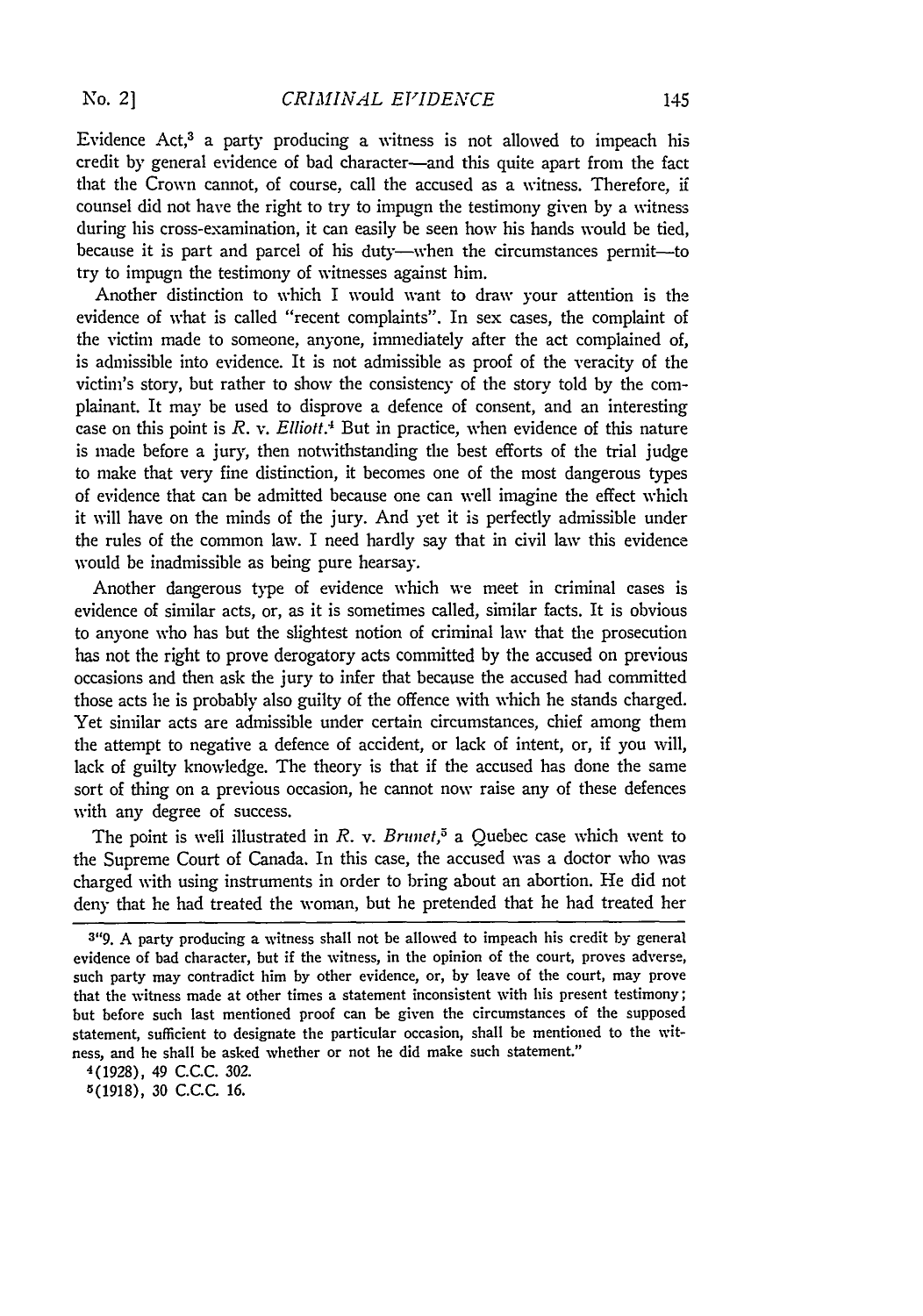for some innocuous malady. In other words, his was a defence of innocent purpose. The court held, however, that the Crown, having been met by this defence, was entitled to show that on previous occasions the accused had committed similar acts. I might add that in such cases the crown would be entitled to tender evidence not only of previous convictions, but also of those previous acts by the accused which did not form the basis of a criminal charge. Clearly, this is a rule not applicable in civil law.

In criminal law, the evidence of an accomplice-the evidence of a witness *tainted* because of his connection with the crime-stands in a different light from the testimony of the ordinary witness, and there is no rule stronger in criminal law than that laid down in *R.* v. *Baskerville,6* which makes it imperative that in every case where the testimony of an accomplice is offered the trial judge must explain to the jury the peculiar situation which this type of testimony occupies. Moreover, he must explain to the jury who, in law, can **be** considered an accomplice. He must also warn them-and this is supported by a number of judgments of the Supreme Court<sup>7</sup>-that the testimony of an accomplice is always dangerous, and that it is desirable that they should seek corroboration of such testimony before convicting. But, having given this warning to the jury, the trial judge must also tell them that they are free to accept this testimony even if uncorroborated. Is there such a rule under the civil law? I know of none. I understand that there is such a thing as the credibility of witnesses, and that a judge sitting in a civil court will be less inclined to believe the testimony of an accomplice than he would the testimony of a disinterested witness. But I know of no rule in the civil law which would require a judge to warn the jury that the testimony of an accomplice is always dangerous and that it is better to search for corroboration.

Let me consider another feature of evidence. We have in criminal law a presumption that he who is found with goods recently stolen can be found guilty of the theft or possession of these goods *wnless he can give a reasonable explanation as to how they came into his possession.* In other words, the common law creates a rebuttable presumption, and the leading case on that point is *R. v. Schama & Abramovitch.<sup>8</sup>* This decision has been followed consistently in Canadian courts, most notably in *R.* v. *Ungaro,9* a Supreme Court judgment. In civil law there is no analogous presumption.

Another rule of the common law is the admissibility of certain *ante-inortem* declarations in cases of murder and manslaughter and, although the point has not yet been decided, I would be inclined to believe that this rule would also

**<sup>6[1916]</sup>** 2 K.B. 658.

*<sup>7</sup>E.g. Vigeant v. The King* (1930), 54 C.C.C. 301, and *Boidianne v. The King (1931),* 56 C.C.C. 338.

<sup>8(1914), 11</sup> Cr. App. Rep. 45.

<sup>9(1950), 9</sup> C.R. 328; see also *Richter v. The King* (1939), 72 C.C.C. 399, and *R.* v. *Rozolinsky* (1946), 1 C.R. 89.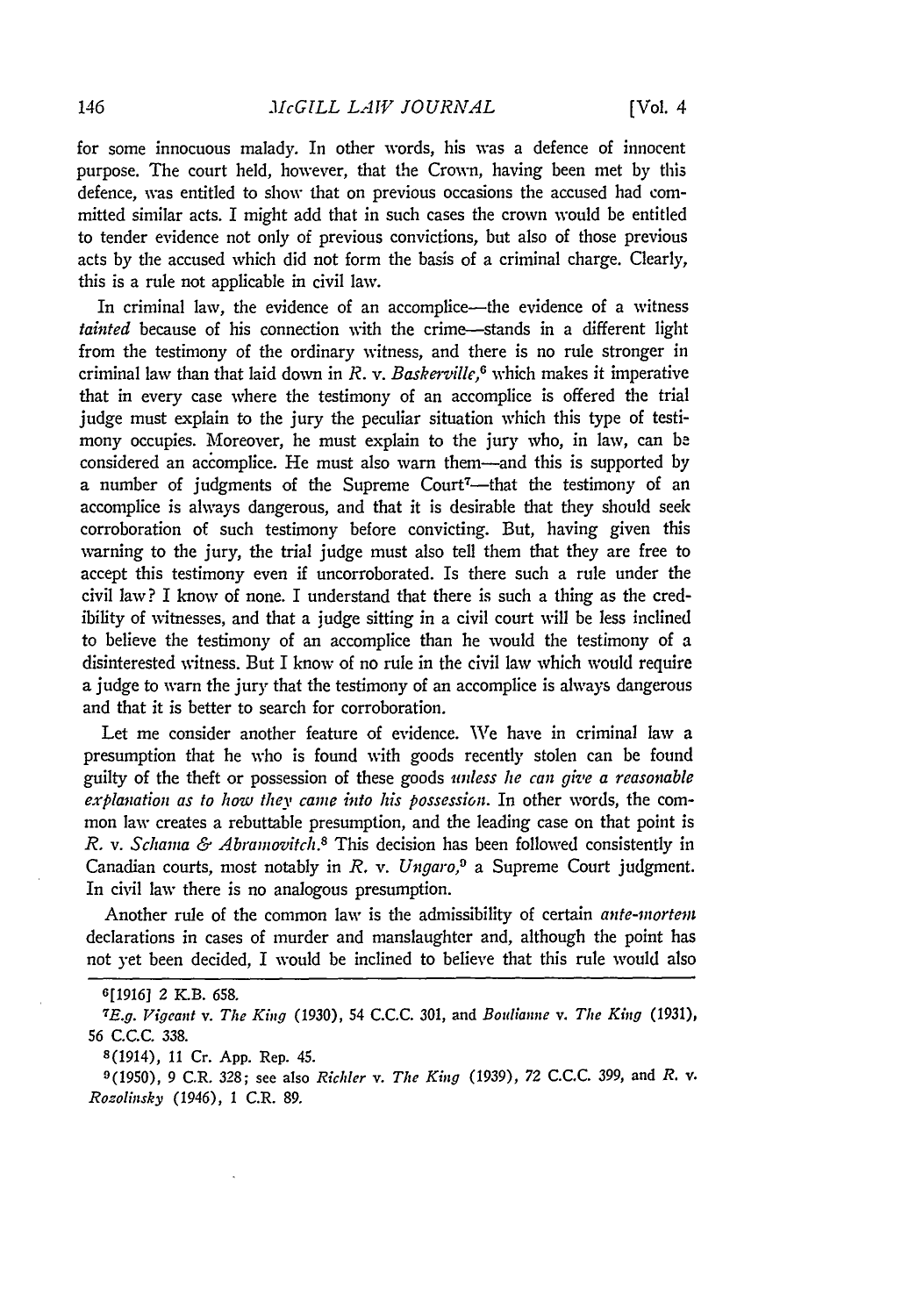apply to the new offence of causing death by criminal negligence. The rule provides that the declaration made by a dying person is acceptable if the victim is on the point of death and has given up all hope of survival. Under such circumstances, the law presumes that a person will tell the truth, and his testimony, though unsworn, will have the same effect as evidence given under oath. If that person actually dies, then his declaration, made to a third person such as a policeman, a nurse or a doctor, despite the fact that it is hearsay and that it was made in the absence of the accused, will be admitted into evidence.<sup>10</sup>

It may be well at this point to consider the question of privilege. The Statutes of Quebec create a privilege for a physician, $11$  so that, without the consent of his patient, he cannot be forced to testify about facts which came to his knowledge in a professional capacity. Not so under the common law, where the physician has no privilege. Indeed, the only person who does have a privilege under the common law-and therefore in criminal matters-is a lawyer. And even here, the privilege will only subside so long as the matter under discussion is for a lawful purpose.

And here there is a most peculiar anomaly. The priest or minister has under the Code of Civil Procedure a privilege—and he should have a privilege; because if the lawyer has a privilege, then, surely, the priest, who has a much closer and higher relationship with his communicant than that between client and solicitor, should also have a privilege. In civil matters this is recognized by article 332 C.C.P., which, inter *alia,* also provides for the privilege of the lawyer.<sup>12</sup> But in the common law-and this opinion is supported by an overwhelming majority of the jurisprudence—there is no privilege, and I can find only one English case which enunciated the opposite view.13 In the Province of Quebec, as in the rest of Canada, the religious adviser has no privilege, though in a number of cases, particularly in Ontario, the judges always found a way to preserve the confidence of this relationship without stultifying the law on this point.

One can easily see some of the great distinctions which exist between the civil law and the criminal law, not only on the point of privilege, but also on a

13(1953), 6 Cox C.C. 219; but see the opinion of Best, **C.J.,** in *Broad v.* Pitt, where the learned Chief Justice made this remark: "I, for one, will never compel a clergyman to disclose communications made to him by a prisoner; if he chooses to disclose them, I shall receive them". A similar opinion, also *obiter,* is attributed to Lord Kenyon, C.J., who reportedly said in DuBarre *v. Livette* (1791), that he would pause before admitting the evidence of a clergyman concerning statements made to him in his professional capacity. Both cases are cited by Joy, *On the Admissibility of Confessions and Challenge of Jurors it Crininal Cases in England and Ireland* (1843).

<sup>1</sup> 0See for example *Chapdelabie v. King* (1934), 63 C.C.C. **5.**

 $11R.S.Q., 1941, c. 264, s. 60(2); a similar private is created for the notary: R.S.Q.$ 1941, c. 263, s. **8.**

<sup>1</sup> 2 Art. 332, Code of Civil Procedure: "He [a witness] cannot be compelled to declare what has been revealed to him confidentially in his professional character as religious or legal adviser, or as an officer of State where public policy is concerned."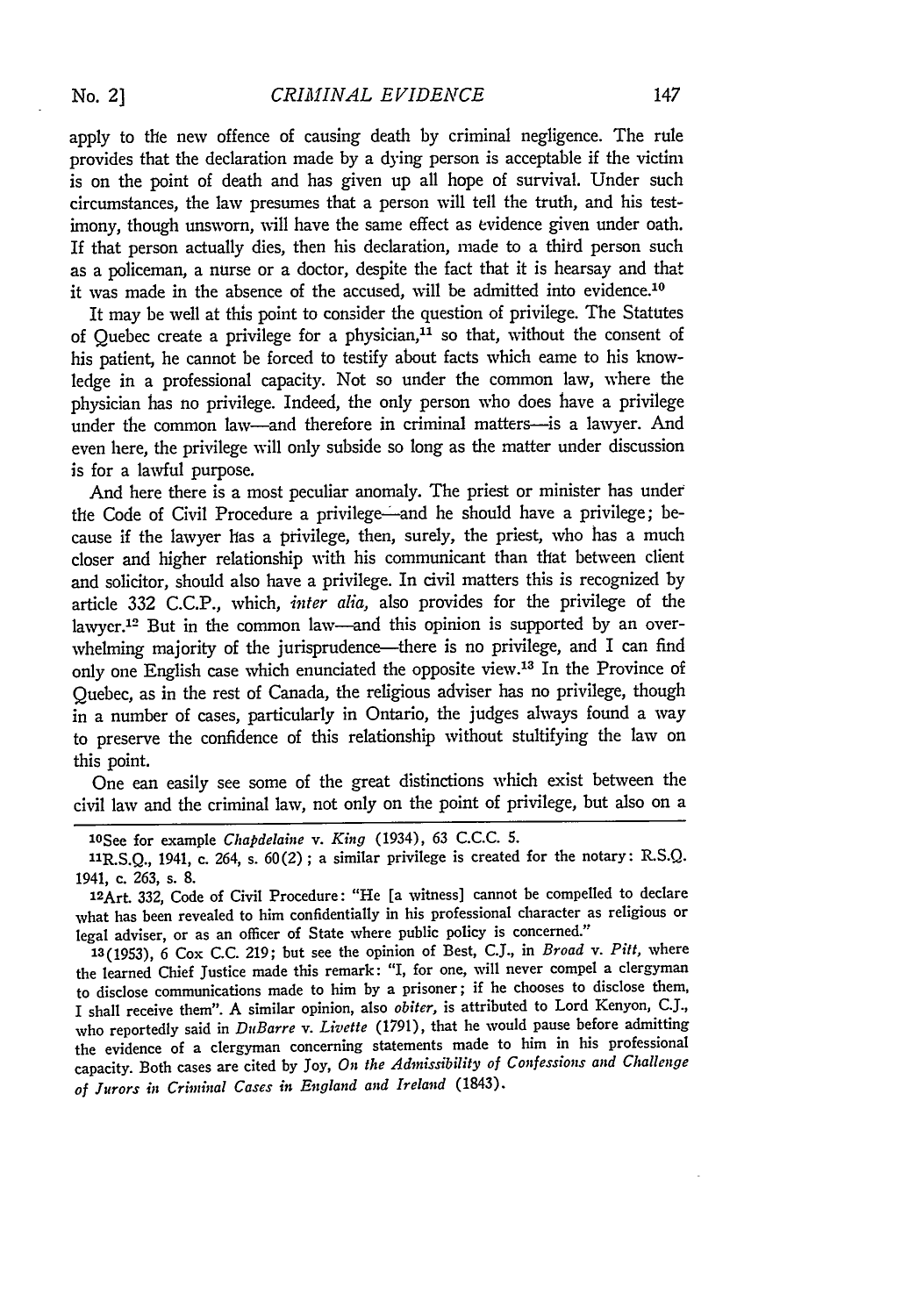good many other points. I have insisted on these because of a very peculiar section in The Canada Evidence Act.

There is no doubt that The Canada Evidence Act applies to criminal matters, and s. 2 says so distinctly. 14 But then one finds s. 36 which gives rise to a great deal of controversy in our jurisprudence. It reads as follows:

"In all proceedings over which the Parliament of Canada has legislative authority, the laws of evidence in force in the province in which such proceedings are taken, including the laws of proof of service of any warrant, summons, subpona or other document, subject to this and other Acts of the Parliament of Canada, apply to such proceedings."

Now, if this section means exactly what it says, then a reasonable question occurs: Why is it necessary to resort to the common law to find the answers to such points which are not specifically covered by The Canada Evidence Act? For instance, why not apply the provincial rules of cross-examination? Or why does the priest or minister not have a privilege?

Crankshaw, in his 5th Edition, says this **:15**

**" . . .** [it] will be seen that the above section, 35, [now 36], expressly provides that in criminal cases the laws of evidence in force in the province in which the proceedings are taken 'shall, subject to the provisions of this and other acts of the<br>Parliament of Canada, apply to such proceedings.' So that the English rule—will<br>not apply to criminal proceedings in a province whose la case in the province of Quebec-restrict a witness's cross-examination to the facts referred to in his examination-in-chief."

But in his 6th Edition, Crankshaw changed his mind, as one finds the following remarks:<sup>16</sup>

"What is the meaning of the words: *'the laws of evidence in force in the province in which such proceedings are taken',* as far as matters in the Province of Quebec are concerned? When the Canada Evidence Act was enacted, the laws of England as to proof in criminal matters were in force in Quebec; and the better opinion seems to be that such English laws are in force in Quebec in accordance with the meaning of the above section **35;** and that the above English rules as to cross-examination consequently apply in Quebec."

The editors of Crankshaw were not alone in changing their opinion, and a number of authors hold contradictory views.<sup>17</sup> Let us therefore examine one or two of the cases which have dealt with the point. In *Parent v. The King,'8 a* case which dealt with the right of the Crown to make certain rebuttal evidence which admittedly could only be made if the common law rules applied, Mr. Justice Marchand, who is a distinguished jurist and whose opinion is entitled to respect, said this **:9**

**18(1947),** 4 C.R. **127.**

1OAt **p.** 143.

<sup>14&</sup>quot;2. This Part applies to all criminal proceedings, and to all civil proceedings and other matters whatsoever respecting which the Parliament of Canada has jurisdiction in this behalf."

<sup>15</sup>At **p. 1330.**

<sup>16</sup>At p. 1507.

*<sup>1</sup>***7 E.g.** Charles Langelier, *La Procidure Criminelle,* para. 674, favours the application of art. 340 **C.C.P.** *Per contra,* Sir Franqois Langelier, *De La Preuve,* para. **880.** and Fortier, **J.,** at **(1934-35), 13** Revue du Droit **321.**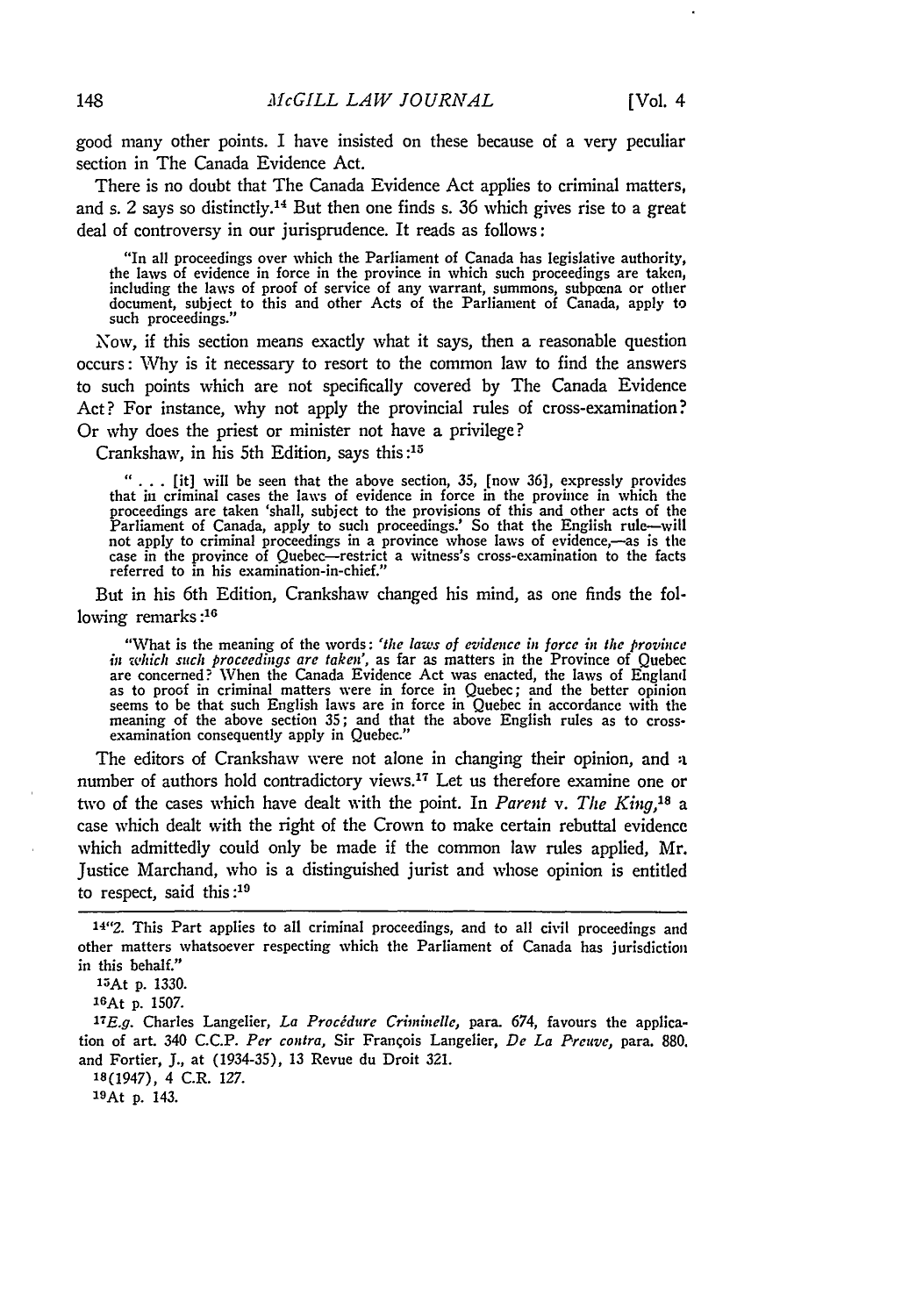"... I cannot come to any other conclusion than to admit for the present case the authority of the laws of evidence of the province of Quebec, for everything on the subject of furnishing evidence that is not regulated by the laws of Canada. In the provinces where it is the iegular law of procedure, the common law of England may well govern the furnishing of evidence in the trials that our Canada Evidence Act does not regulate, but it cannot do so in our province, where recourse must be had to our own law of furnishing evidence.'

And in *The King v. Long20* it was held by the Quebec Court of Appeal that a section of The Canada Evidence Act then in force which required ten days' notice of intention to prove certain official records by certified extracts therefrom, does not apply to a criminal trial in the Province of Quebec, as no such notice is required by the Code of Civil Procedure.

In order to make a confusing situation even more difficult, consider the case of *Holmes et al v. The King,21* also a judgment of our own Court of Appeal, with Marchand J., a member of the bench. This case hinged on the admissibility of evidence of similar acts-a type of evidence which derives its authority solely from the common law. The court, by a four to one decision, maintained the appeal on the ground that although proof of similar acts is admissible in virtue of the common law in certain cases, this was not one of them. But Mr. Justice Marchand, in a lone dissent, disagreed and ruled in favour of accepting the evidence of similar acts, and hence the dismissal of the appeal. The only conclusion which one can draw from this opinion is that the learned judge had a change of mind on this point since giving his judgment in the *Parent* case two years earlier.

Judge Irénée Lagarde, in an article in La Revue du Barreau,<sup>22</sup> is of the opinion, which I share, that the rules of the common law apply in the Province of Quebec, and this notwithstanding the provisions of s. 36 of The Canada Evidence Act.

In this connection, I think it is important that one should bear in mind that Canada got its first Criminal Code in 1892, and its first Canada Evidence Act a year later. And I wish to believe that what parliament intended at the time was to incorporate as evidence in criminal matters those provincial rules of evidence which applied in 1893. It is my contention that the confusion is due to the fact that in subsequent revisions of The Canada Evidence Act our legislators left the wording as it was-and as it applied-in 1893. To verify this contention, one must consider some historical facts with reference to the introduction of criminal law in the province of Quebec.

After the Treaty of Paris, in October 1763, King George III recommended to what had been French North America the introduction of the English civil and criminal law. His opinion did not entirely prevail, because in 1774 the Quebec Act was passed. However, s. 11 of the Act brought into force, insofar

**<sup>20(1902),</sup>** 5 C.C.C. 493.

<sup>21(1949),</sup> *7* C.R. **323.**

**<sup>22(1950),</sup>** 10 R. du B. 171.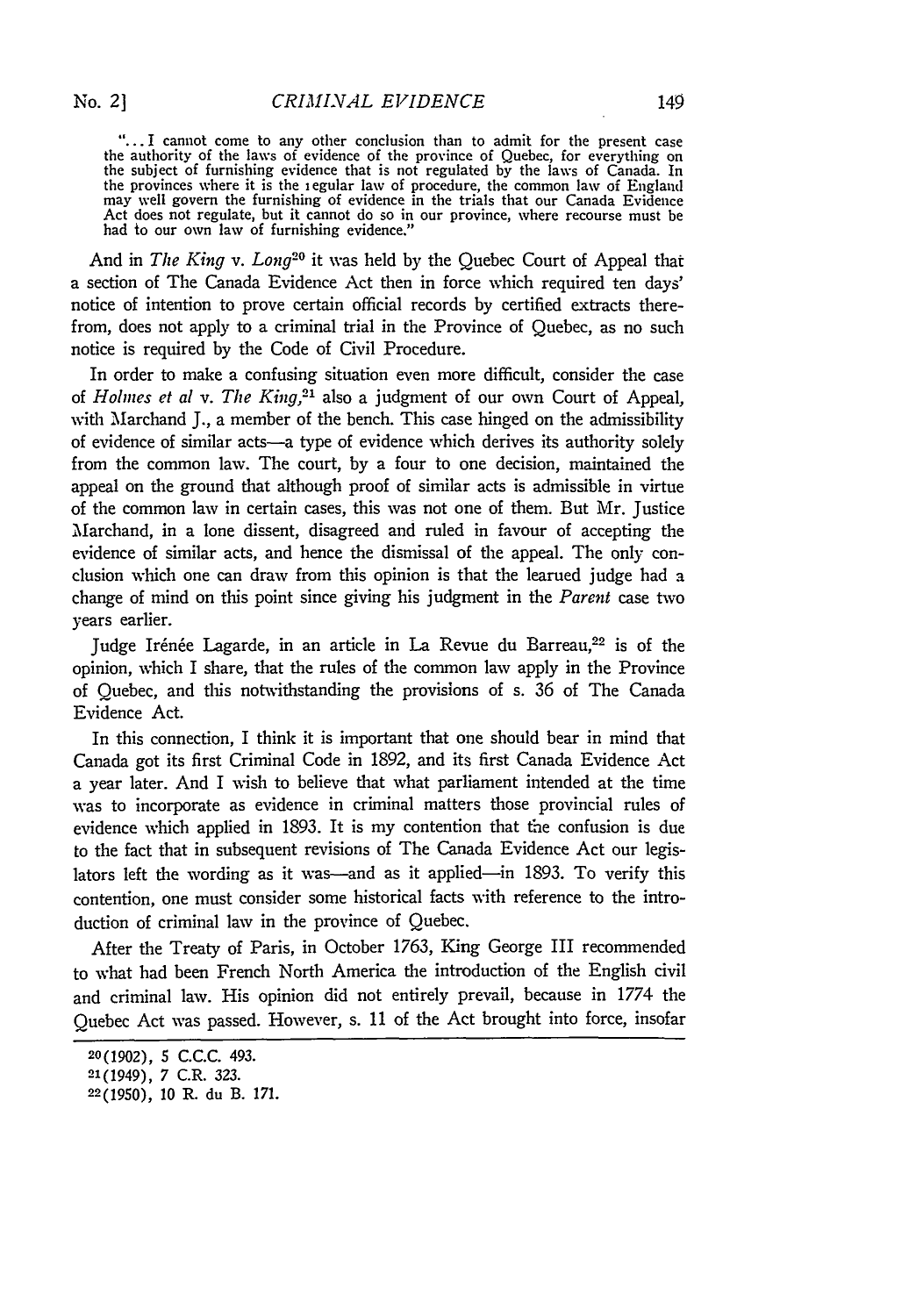as criminal law is concerned, the common lav of England as it existed at that time. Let us look at this section:

"And whereas the Certainty and Lenity of the Criminal Law of England, and the Benefits and Advantages resulting from the use of it, have been sensibly felt by Inhabitants, from an Experience of more than Nine Years, during which it has been uniformly administered; be it therefore further enacted by the Authority<br>aforesaid. That the same shall continue to be administered, and shall be observed<br>as Law in the Province of Quebec, as well in the Description a

So here you have a solemn agreement, whereby the province of Quebec was assured the French civil law on the one hand, and the criminal law of England that existed at the time, on the other. This was followed in 1840 by the Union Act,<sup>23</sup> which provided

"...that all laws, statutes, and ordinances which at the time of the union of +he Upper and Lower Canada, shall be in force within the said Province or either of them or any part of the said Provinces respectively, shall remain and continue to be of the same force, authority, and effect in those parts of the Province of Canada which now constitute the said Provinces respectively as if this Act had not been made, and as if the said two Provinces had not been united as aforesaid, except in so far as the same are repealed or varied by this Act, or in so far as the same shall or may hereafter by virtue and under the authority of this Act be repealed or varied by any Act or Acts of the Legislature of the Province of Canada."

Upper Canada adopted the criminal law of England as it stood on September *7,* 1792, subject to any alteration.24 But Quebec was satisfied to administer its criminal laws on the common law rules. We now come to the British North America Act, 1867, and it is of course known to all that sub-section **27** of section 91 gives exclusive jurisdiction in criminal matters, save for the administration of criminal law, to the central government. But we must also consider section 129, which reads as follows:

"Except as otherwise provided by this Act, all Laws in force in Canada, Nova Scotia, or New Brunswick at the Union, and all Courts of Civil and Criminal Jurisdiction, and all legal Commissions, Powers, and Authorities, and all Officers, Judicial, Administrative, and Ministerial, existing therein at the Union, shall continue in Ontario, Quebec, Nova Scotia, New Brunswick respectively, as if the Union had not been made; subject nevertheless (except with respect to such as are enacted by or exist under Acts of the Parliament of Great Brita abolished, or altered by the Parliament of Canada, or by the Legislature of the respective Province, according to the Authority of the Parliament or of that Legislature under this Act."

It follows that at Confederation, the criminal law, both substantive and procedural, was that which existed in the provinces prior to the coming into force of the B.N.A. Act, and while it is true that the federal government received exclusive jurisdiction in criminal matters, it was not until 1892 that our legislators at Ottawa exercised this right by the adoption of a Criminal Code. But from 1867 until that time the criminal law which was administered in the province of Quebec was the unwritten common law of England. And I would

**<sup>233</sup>** & 4 Vic., c. **35.**

<sup>2440</sup> Geo. III, c. 1, s. 1.